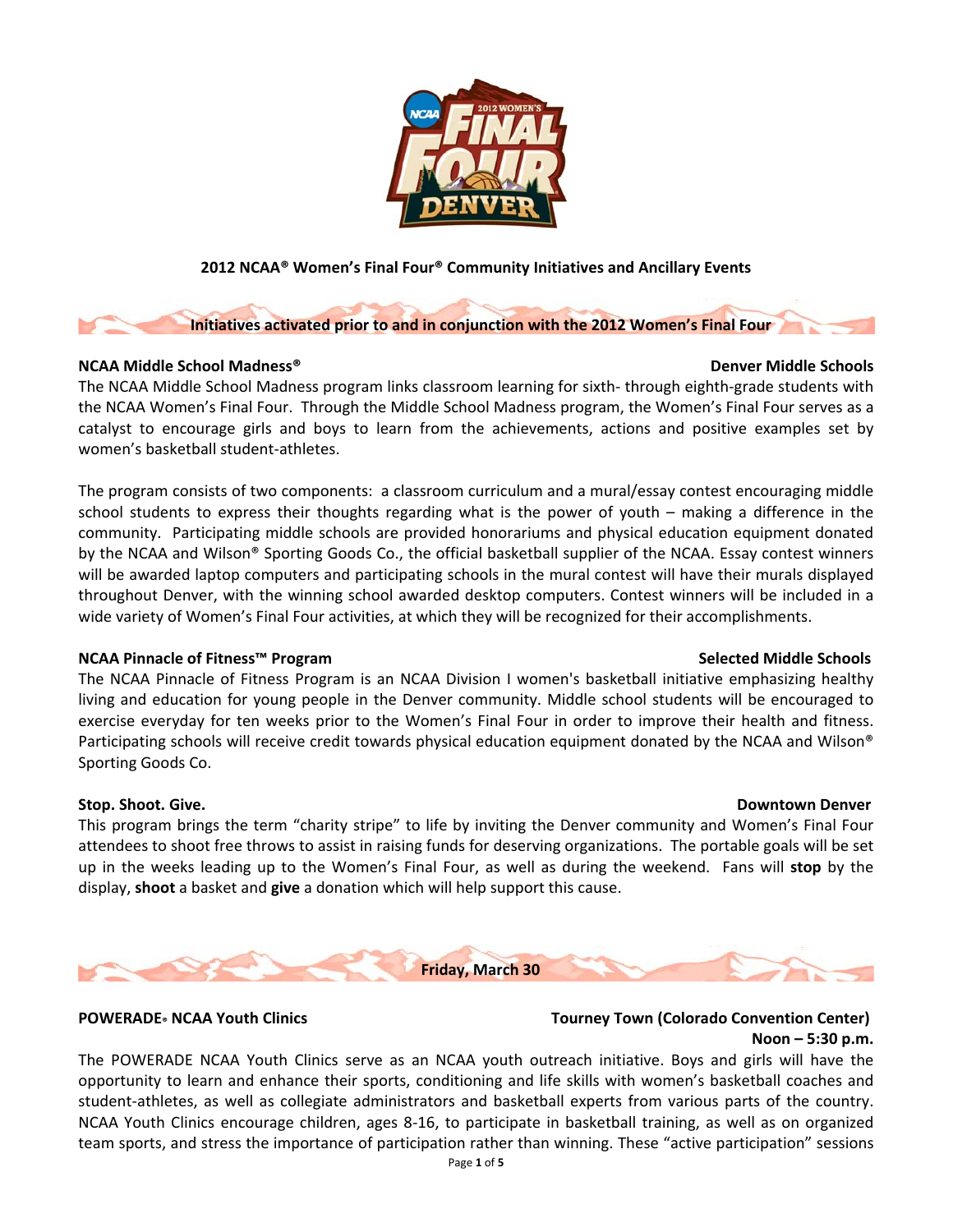will cater to the developmental level of each participant, providing them with the fundamental tools they need for basketball. Free and open to the public.

### **Mile High Magic Salute Premiere Buell Theatre**

**March 30 (6 – 7:30 p.m.)**

Walk the red carpet and share the charismatic entrance of four outstanding teams as they experience the power of their dreams coming true. The event will pay tribute to the coaches and student‐athletes in a celebratory Salute hosted by ESPN Commentator, Sage Steele. The red carpet arrival of the teams is open to the public, while tickets (\$20 general admission) are required for the Mile High Magic Salute Premiere.



### **4Kay® Run Hydrated by POWERADE ZERO™ Civic Center Park**

## **9 a.m.**

The fifth annual 4Kay Run Hydrated by POWERADE ZERO is a key event during the 2012 NCAA Women's Final Four. The run, a mainstay of the Women's Final Four weekend of events, is scheduled for Saturday, March 31 at 9 a.m. The 4Kay Run is held in honor of the late North Carolina State University head women's basketball coach Kay Yow. Proceeds from the run will benefit cancer research through the Kay Yow Cancer Fund®. The Kay Yow Cancer Fund is a 501 c(3) charitable organization committed to the fight against women's cancers by raising funds for scientific research, assisting the underserved and unifying people for a common cause. Walkers are strongly encouraged to participate. Online registration is \$20, with on‐site registration \$25. The first 1,500 registrants will receive a 4KAY® Run T‐shirt donated by Nike™.

The race start line is on the 1400 block of Bannock Street at Civic Center Park. Runners proceed onto 14th Street, traveling northwest to California Street. They turn right onto California Street, then turn left onto 15th Street. They take 15th Street northwest to Confluence Park. Runners then turn left into the park and onto the Cherry Creek bike path. Runners exit the bike path at Lawrence Street and go back onto surface streets from there. Runners proceed on the sidewalk of northbound Speer Boulevard to Sculpture Park, where the race ends.

### **POWERADE® NCAA Youth Clinics South High School**

## **ThunderRidge High School 8:30 a.m. – 12:30 p.m.**

The POWERADE NCAA Youth Clinics serve as an NCAA outreach initiative that youth participate in throughout the city of Denver. Boys and girls will have the opportunity to learn and enhance their sports, conditioning and life skills with women's basketball coaches and student‐athletes, as well as collegiate administrators and basketball experts from various parts of the country. NCAA Youth Clinics encourage children, ages 8‐16, to participate in basketball training, as well as on organized team sports, and stress the importance of participation rather than winning. These "active participation" sessions will cater to the developmental level of each participant, providing them with the fundamental tools they need for basketball. Through a focus on discipline, confidence and commitment, these youth will use what they have learned through athletics and apply them to other areas of their lives. Free and open to the public.

### **NCAA Girls Junior Journalism Workshop Pepsi Center/Tourney Town**

**9 a.m. – 4 p.m.** The NCAA Girls Junior Journalism Workshop teaches middle school age girls the roles and responsibilities of journalists. Workshop participants, selected by the Denver Local Organizing Committee, will observe Women's Final Four team practices on Saturday, March 31, with active participation encouraged at the coaches' news conferences. Participants will learn radio, television and blogging techniques, while receiving instruction from local and national media professionals and aspiring journalists from local colleges and universities. Stories generated by participants will be posted online during the 2012 Women's Final Four.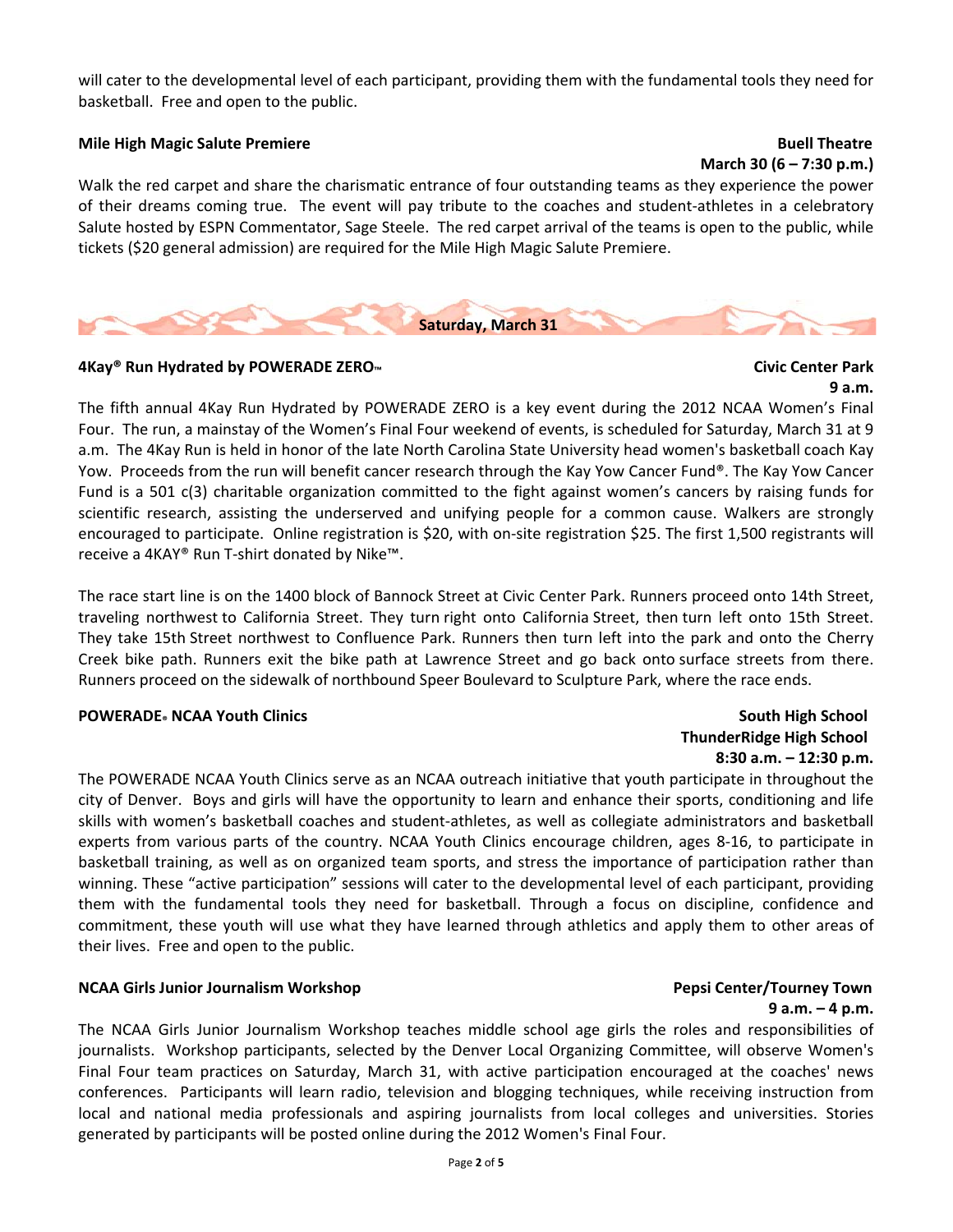### **Open Practices and Team Autograph Sessions Pepsi Center**

The community, women's basketball fans, coaches and NCAA guests are invited to join the Women's Final Four teams at their open practice sessions at Pepsi Center. In addition to watching team practices, attendees will have the opportunity to receive autographs from the Women's Final Four student‐athletes and coaches on complimentary commemorative posters courtesy of AT&T. Free and open to the public.

### Talent Showdown™ Refreshed By Coca-Cola Zero<sub>™</sub> and the Colorado Convention Center

The Talent Showdown Refreshed By Coca‐Cola Zero is a community outreach program created to locate and display the best in local singing talent the city has to offer during the championship weekend. Eligible contestants will have the opportunity to submit their audition materials for a chance to compete live at the Talent Showdown finals on Center Stage in Tourney Town. The winner of the Talent Showdown will have the chance to perform the National Anthem at the WBCA High School All‐America Game as well as receive many great prizes.

### **Battle of the Bands Pepsi Center**

The Battle of the Bands will be held immediately following the open practice sessions at Pepsi Center. This exciting, energy-filled competition features the pep bands from the four institutions displaying their school spirit. The winner of the Battle of the Bands will be selected by the fans in attendance at open practice. Always a Women's Final Four fan favorite, this fun competition symbolizes the passion and camaraderie of college basketball. Free and open to the public.

### **WBCA High School All‐America Game****Pepsi Center**

**4:30 p.m.** Since 1992, the Women's Basketball Coaches Association (WBCA) has organized this prestigious event for the nation's most gifted female high school basketball players. Former WBCA High School All‐Americans who have participated in this event include former student‐athletes such as Brittney Griner, Courtney Paris, Tamika Catchings, Diana Taurasi, Candace Parker and Maya Moore. Following open practices and autograph sessions for the Women's Final Four teams, the WBCA High School All‐America Game will take place at Pepsi Center. Free and open to the public.



### **Special Olympics Youth Clinic Tourney Town (Colorado Convention Center) 9 – 11 a.m.**

The Special Olympics Youth Clinic will serve as an NCAA outreach initiative that Special Olympians participate in during the Women's Final Four. Boys and girls will have the opportunity to learn and enhance their sports, conditioning and life skills with women's basketball coaches and student‐athletes, as well as collegiate administrators and basketball experts from various parts of the country.

### **Mile High Dribble Civic Center Park to Tourney Town (Colorado Convention Center) 11:30 a.m.**

The Mile High Dribble will feature several thousand youth dribbling their way from Civic Center Park to Tourney Town at the Colorado Convention Center. Youth, 18 and under, are invited to participate in the free event at which participants receive a t-shirt and basketball, donated by the NCAA and Wilson® Sporting Goods Co. There will be entertainment, activities and lots of free fun for the whole family! Tourney Town will welcome dribblers and fans with live music and performances throughout the afternoon. Free and open to the public.

### **10:45 a.m. – 3:55 p.m.**

**Center Stage**

## **3:45 – 4:15 p.m.**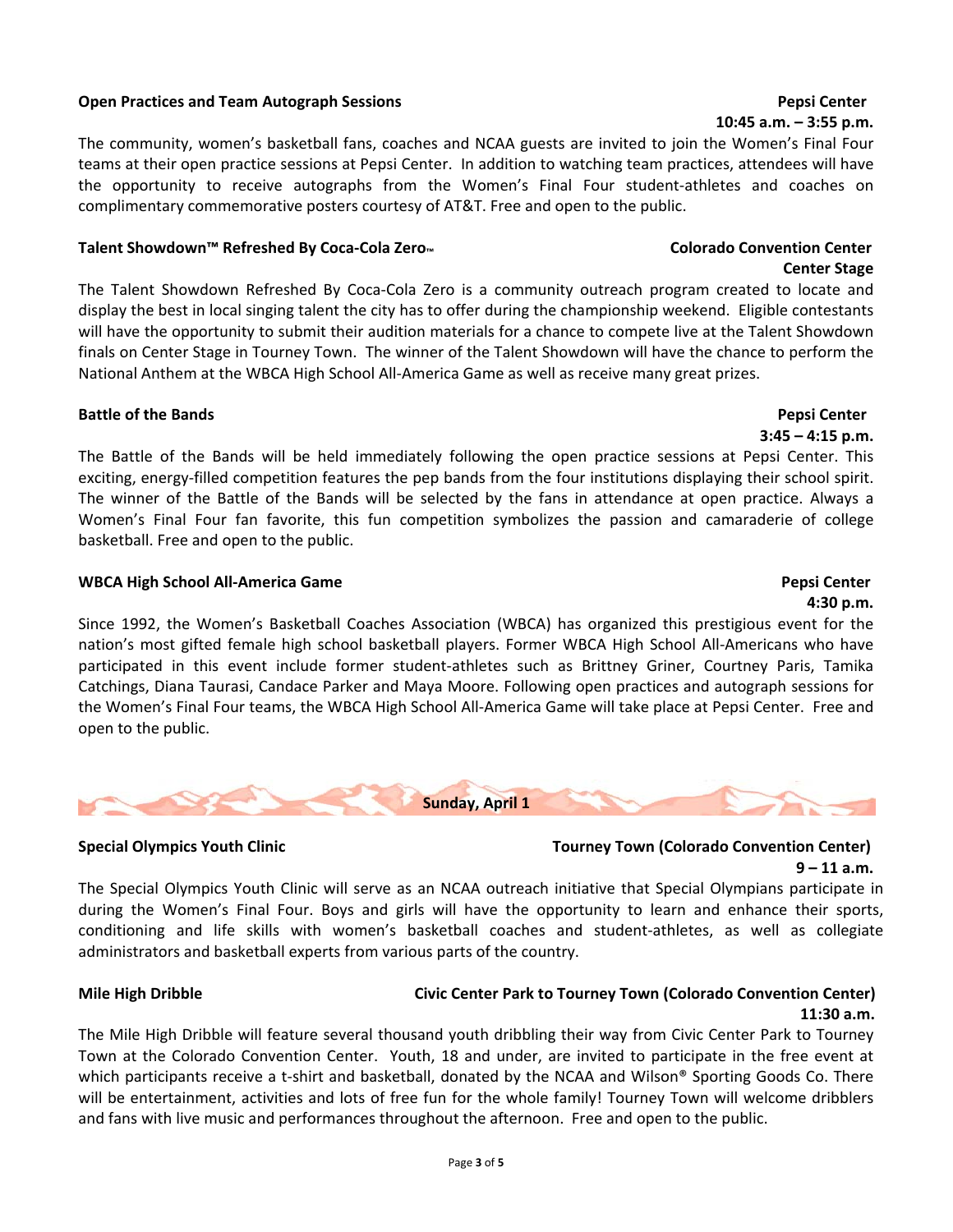### **AT&T Mascot Challenge Tourney Town (Colorado Convention Center) Noon – 1 p.m.**

Who says all the action happens on the floor? The AT&T Mascot Challenge is the perfect event for all participating Women's Final Four teams' mascots to get warmed up before the big games. Come out and witness the mascot's display their own unique skills in a head-to-head competition live on Center Stage in Tourney Town. So come out and cheer for your favorite mascot – every vote counts!

### **NCAA Pep Rally Tourney Town (Colorado Convention Center)**

The NCAA Pep Rally will feature performances by the pep bands, cheerleading squads and mascots from the Women's Final Four teams. Thousands of fans will gather for the rally and cheer on their favorite pep band and spirit groups. The pep rally is free and open to the public.

### **National Semifinal Games Pepsi Center**

**4:30 and 7 p.m.** The wait is over! The Women's Final Four teams will compete for a chance to advance to the National Championship game. The two national semifinal games will take place Sunday, April 1 at Pepsi Center, with games set for 4:30 and 7 p.m. MST. Go to NCAA.com/finalfour for the latest on ticket availability.



### **Cheerleader Hospital Visits Local Children's Hospitals**



**6:30 p.m.**

 **1 – 1:30 p.m.**

The two national championship cheerleading squads and mascots will participate in hospital visits in the Denver community. Hospitals will be determined and plans will be made for in‐patient programming.



### **Women's Final Four National Championship Game Pepsi Center**

The top two teams in the nation will compete for the right to be called "national champions!" The 2012 national champion will be crowned Tuesday, April 3 at Pepsi Center, with the game set for tip-off at 6:30 p.m. MST. Go to NCAA.com/finalfour for the latest on ticket availability.

### **NCAA/WBCA Coaches' Trophy Presentation Hyatt Regency Denver (Centennial D)**

# **9:30 p.m. (approx.)**

The NCAA/WBCA Coaches' Trophy Presentation is an event hosted by the NCAA and WBCA to celebrate the 2012 NCAA Division I Women's Basketball national champion and to present the winning head coach with the 2012 NCAA/WBCA Coaches' Trophy. The celebration will take place at the Hyatt Regency Denver, Tuesday, April 3 following the national championship game. This event is free and open to the public.



Tourney Town™ Refreshed By Coca-Cola Zero<sub>™</sub> and the contention of the Colorado Convention Center

**March 30 (10 a.m. – 7 p.m.)**